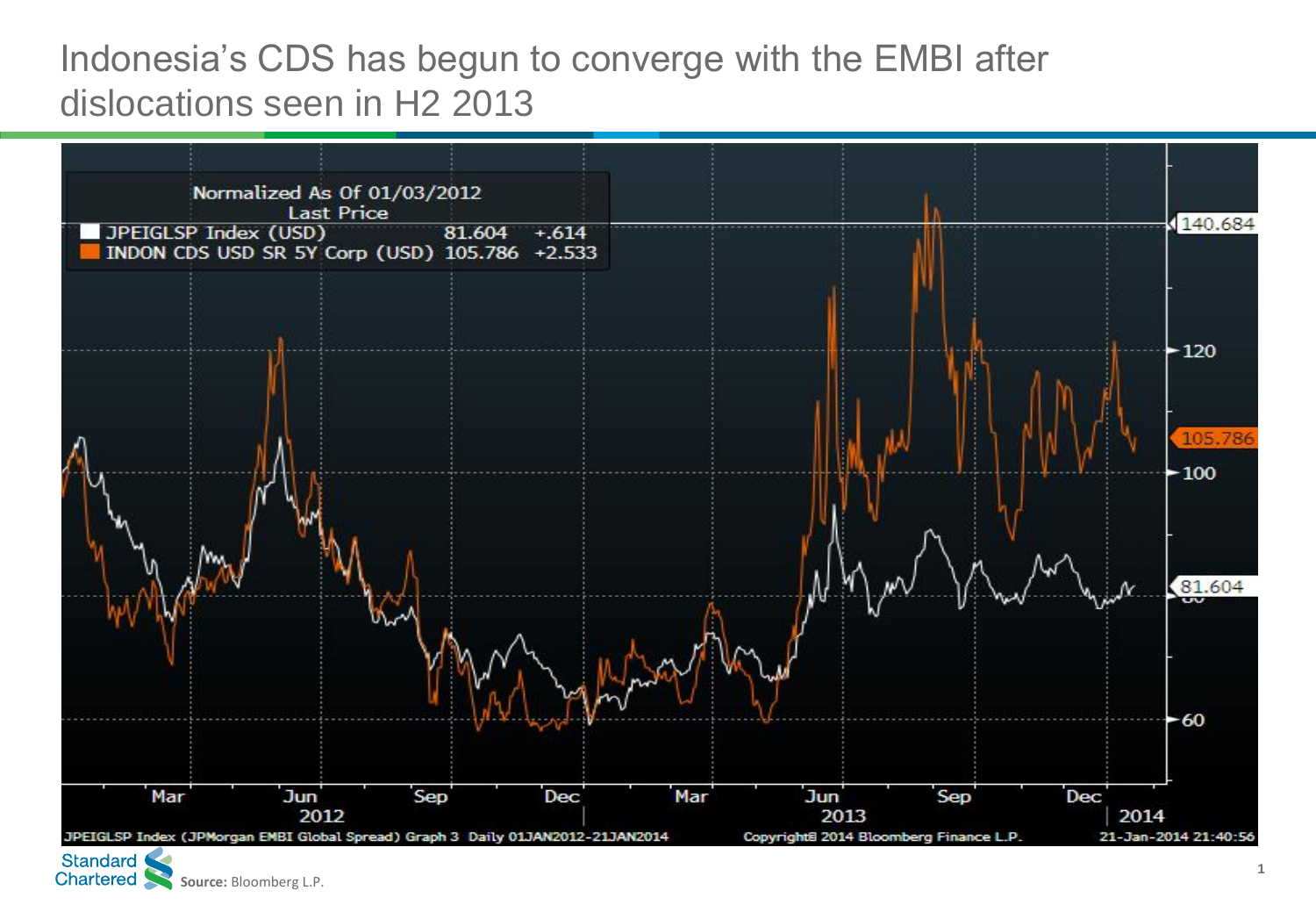## **2-Year Government Bond (Local currency)**

|           | <b>Indonesia</b> | <b>Malaysia</b> | <b>Philippines</b> | <b>Turkey</b> | <b>Brazil</b> |  |
|-----------|------------------|-----------------|--------------------|---------------|---------------|--|
| 1/30/2013 | 4.26             | 3.05            | 2.44               | 5.77          | 8.02          |  |
| 6/1/2013  | 4.58             | 3.03            | 2.44               | 5.91          | 9.06          |  |
| 1/1/2014  | 7.28             | 3.20            | 2.16               | 9.94          | 12.17         |  |
| 1/21/2014 | 7.38             | 3.12            | 2.16               | 9.94          | 12.00         |  |



## **10-Year Government Bond (Local currency)**

|           | <b>Indonesia</b> | <b>Malaysia</b> | <b>Philippines</b> | <b>Turkey</b> | <b>Brazil</b> |  |
|-----------|------------------|-----------------|--------------------|---------------|---------------|--|
| 1/30/2013 | 5.26             | 3.49            | 3.99               | 6.70          | 9.53          |  |
| 6/1/2013  | 5.95             | 3.43            | 2.82               | 6.74          | 10.50         |  |
| 1/1/2014  | 8.37             | 4.14            | 3.29               | 10.15         | 10.88         |  |
| 1/21/2014 | 8.45             | 4.17            | 3.29               | 9.98          | 10.88         |  |